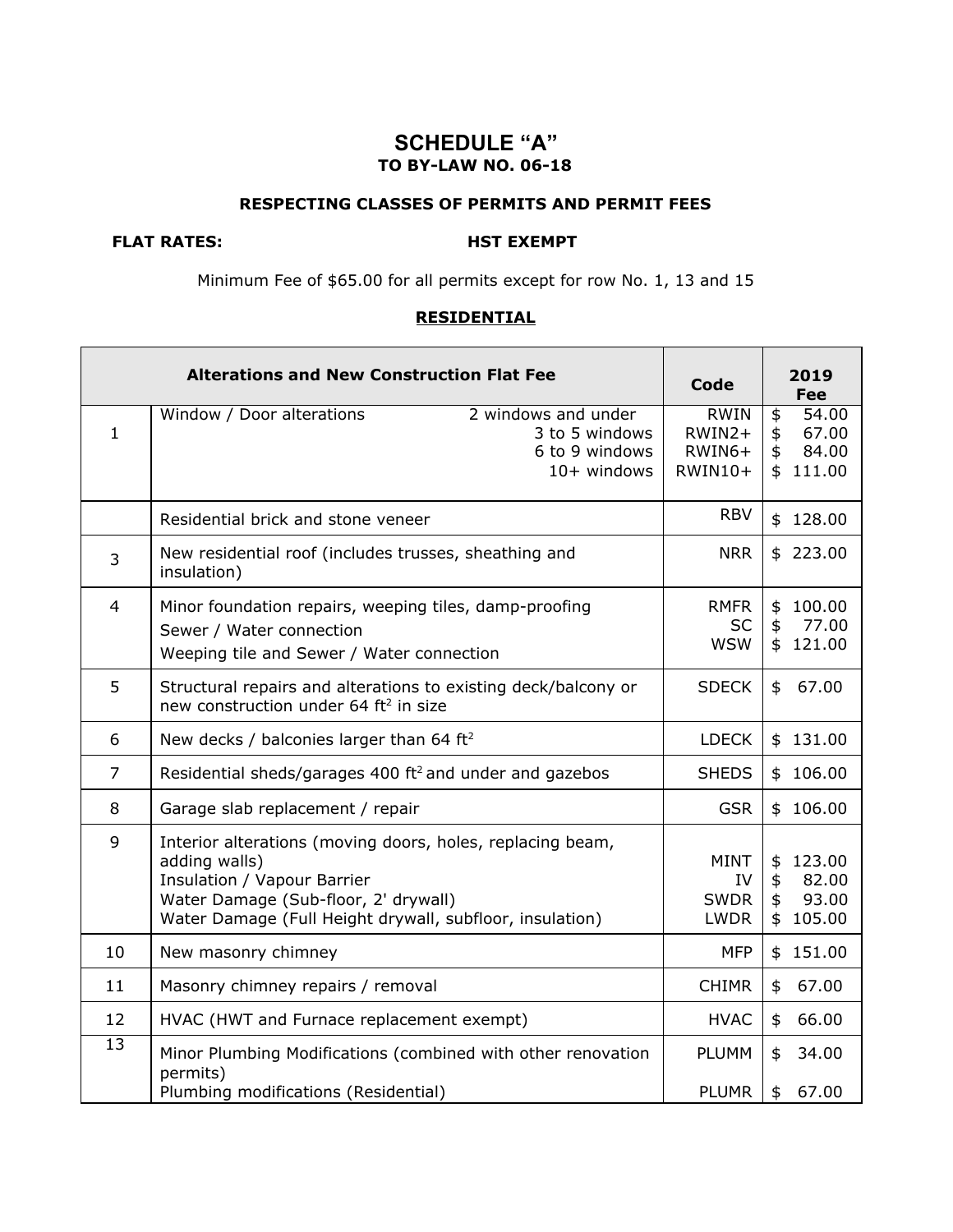| 14 | Demolition permit - Garages and sheds                                                                                       | Less than 200 $ft^2$<br>More than 150 $ft^2$                  | DEMOS<br><b>DEMOG</b>                          | \$<br>\$                   | 52.00<br>66.00                       |
|----|-----------------------------------------------------------------------------------------------------------------------------|---------------------------------------------------------------|------------------------------------------------|----------------------------|--------------------------------------|
| 15 | Demolition permit - Residential                                                                                             |                                                               | <b>DEMOR</b>                                   | \$                         | 106.00                               |
| 16 | Single detached dwelling, Semi-detached, Duplex                                                                             |                                                               | C <sub>2</sub>                                 | \$                         | 1.35                                 |
| 17 | New foundation                                                                                                              |                                                               | <b>BASEF</b>                                   | \$                         | 0.31                                 |
| 18 | Residential accessory garages, sheds, carports greater than<br>400 ft <sup>2</sup> unfinished interior (includes additions) |                                                               | <b>GARNOT</b>                                  | \$                         | 0.31                                 |
| 19 | Residential accessory garages, sheds, carports greater than<br>400 ft <sup>2</sup> finished interior (includes additions)   |                                                               | <b>GARFIN</b>                                  | \$                         | 0.42                                 |
| 20 | <b>Farm buildings</b>                                                                                                       |                                                               |                                                |                            |                                      |
|    | a) Pole Barn, Coverall building<br>b) Other farm buildings (insulated)<br>c) Other farm buildings (non-insulated)           | Less 5000 ft5<br>5000 ft5 - 10 000 ft5<br>More than 10000 ft5 | <b>COVER</b><br><b>FARMIN</b><br><b>FARMNO</b> | \$<br>\$<br>\$<br>\$<br>\$ | 0.20<br>0.19<br>0.18<br>0.30<br>0.25 |
|    |                                                                                                                             |                                                               |                                                |                            |                                      |

# **COMMERCIAL, INDUSTRIAL, INSTITUTIONAL**

|    | <b>Alterations Flat Fee</b>                                                                            | Code         | 2019<br>Fee                                  |
|----|--------------------------------------------------------------------------------------------------------|--------------|----------------------------------------------|
| 21 | Siding and Windows<br>Less than 2000 ft5<br>2000 to 5000 ft5<br>More than 5000 ft5                     | <b>MCS</b>   | 198.00<br>\$<br>\$<br>369.00<br>\$<br>740.00 |
| 22 | Re-roofing<br><b>Shingles and Metal Roofing only</b><br>Less than 2000 ft5<br>More 2000 ft5            | <b>CRR</b>   | 100.00<br>\$<br>\$<br>391.00                 |
|    | <b>Membrane Roofing (Flat Roof)</b><br>Less than 2000 ft5<br>2000 ft5 - 5000 ft5<br>More than 5001 ft5 | <b>CMR</b>   | 246.00<br>\$<br>\$<br>369.00<br>770.00<br>\$ |
| 23 | Minor foundation repairs, weeping tiles, damp-proofing,<br>sewer/water connection                      |              |                                              |
|    | Less than 3000 $ft2$<br>More than 3000 $ft2$                                                           | <b>CMFR</b>  | 159.00<br>\$<br>369.00<br>\$                 |
| 24 | Plumbing modifications                                                                                 | <b>PLUMC</b> | 246.00<br>\$                                 |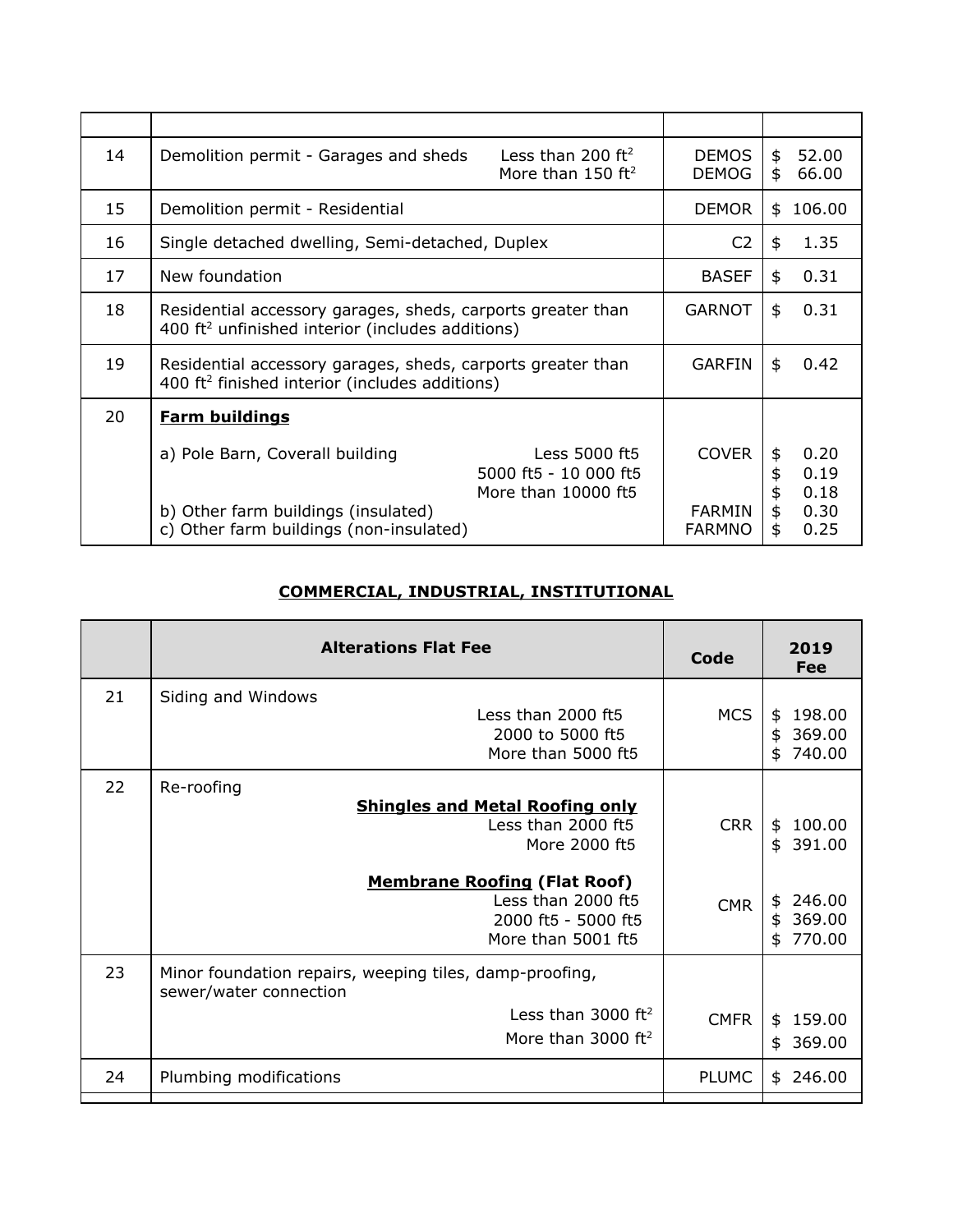| 25 | Commercial kitchen exhaust installation                                                                    | <b>CKE</b>    | \$                   | 162.00                               |
|----|------------------------------------------------------------------------------------------------------------|---------------|----------------------|--------------------------------------|
| 26 | Fire alarm systems                                                                                         | <b>FAS</b>    | \$                   | 118.00                               |
| 27 | Demolition permit<br>Less than 2000<br>2000 ft5 - 5000 ft5<br>5000 ft5 - 10 000 ft5<br>10 000 ft5 and over | <b>DEMOC</b>  | \$<br>\$<br>\$<br>\$ | 106.00<br>198.00<br>394.00<br>659.00 |
|    | <b>Alterations Fee per SQFT</b>                                                                            |               |                      |                                      |
| 28 | Interior alterations (commercial, industrial, institutional)                                               | <b>IAC</b>    | $\frac{4}{5}$        | 0.66                                 |
| 29 | HVAC for existing buildings (all buildings)                                                                | <b>HVACEX</b> | \$                   | 0.19                                 |
| 30 | Structural repairs (new walls, stairs etc) (commercial,<br>industrial, institutional)                      | <b>SRC</b>    | \$                   | 0.41                                 |
| 31 | Sprinklers (all buildings)                                                                                 | <b>SPRINK</b> | \$                   | 0.14                                 |

#### **ALL BUILDINGS**

|    | <b>Flat Fee</b>                                                | Code                        | 2019<br><b>Fee</b>           |
|----|----------------------------------------------------------------|-----------------------------|------------------------------|
| 32 | Moving Permit                                                  | MOVE                        | 67.00<br>\$                  |
| 33 | Change of use Permit                                           | <b>CUSE</b>                 | \$<br>66.00                  |
| 34 | Permit Renewal                                                 | <b>RENEW</b>                | \$<br>66.00                  |
| 35 | <b>Occupancy Permit</b>                                        | <b>OCC</b>                  | \$<br>66.00                  |
| 36 | Roof MicroFit                                                  | <b>RSOLAR</b>               | \$44.00                      |
| 37 | Signs Less than 32 $ft2$<br>Signs More than 33 ft <sup>2</sup> | <b>SBUS</b><br><b>SBILL</b> | 100.00<br>\$<br>\$<br>131.00 |
| 38 | Bulk storage tanks                                             | <b>BST</b>                  | 246.00<br>\$                 |
| 39 | Tents and mobile homes                                         | <b>TMH</b>                  | 100.00<br>\$                 |

# **GROUP A \_- ASSEMBLY BUILDINGS**

| Theatres, Schools, Arenas, Community Centers etc.<br>(including all additions) | Code         | 2019<br>Fee |
|--------------------------------------------------------------------------------|--------------|-------------|
| Group A, Division 1 - Theaters                                                 | GRAD1        | 1.84        |
| Group A, Division 2 - Bowling Alleys, Day cares, Schools,<br>Restaurants.      | $GRAD2$   \$ | 2.46        |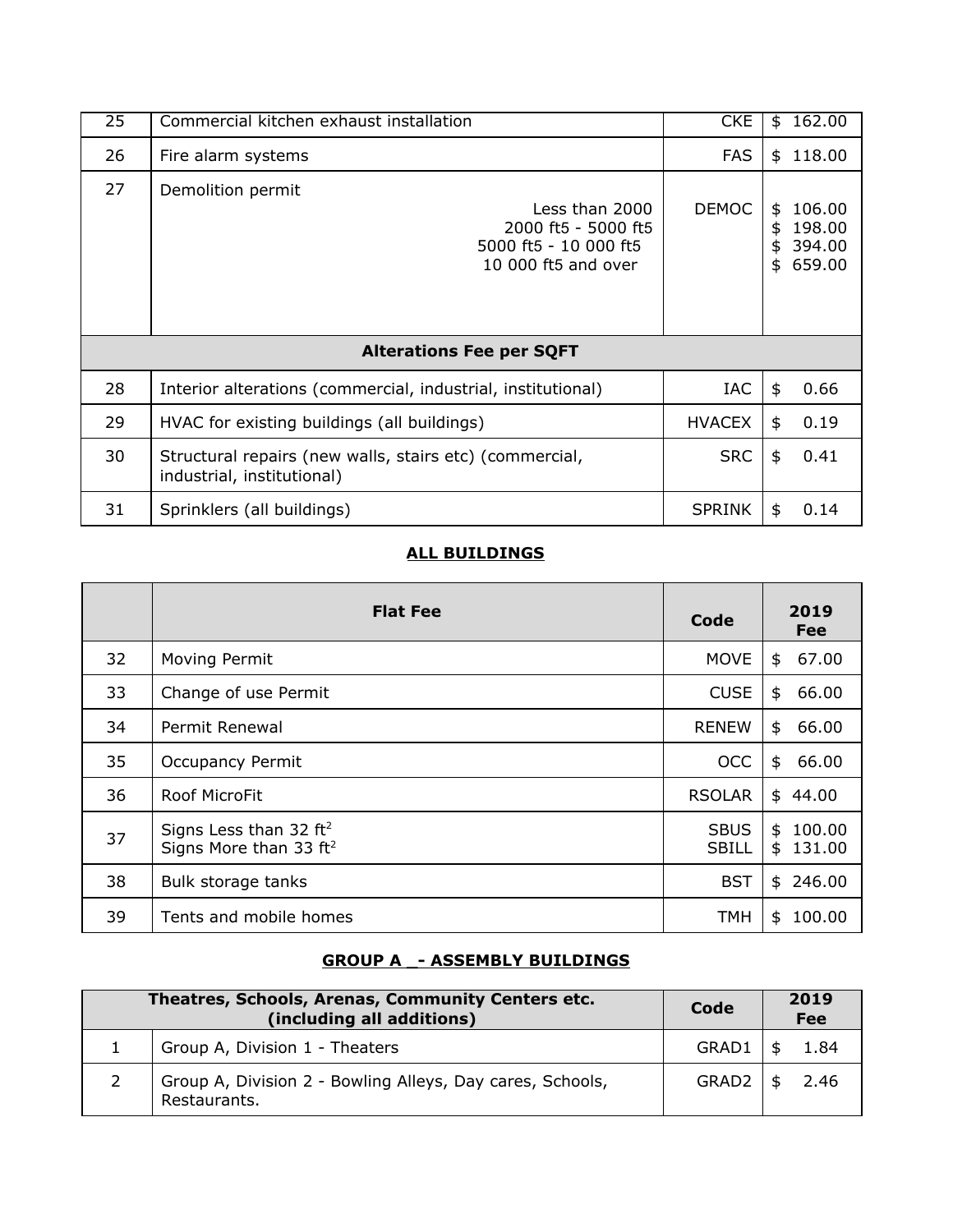|  | Group A, Division 3 - Arena, Swimming pools, Libraries etc |  | $GRAD3$ $\mid$ \$ 2.46 |
|--|------------------------------------------------------------|--|------------------------|
|--|------------------------------------------------------------|--|------------------------|

#### **GROUP B \_- CARE OR DETENTION BUILDINGS**

| Detention Centers, Hospitals, Group Homes etc.<br>(including all additions) | Code       | 2019<br>Fee |
|-----------------------------------------------------------------------------|------------|-------------|
| Group B, Division 1, 2 and 3                                                | <b>GRB</b> | 2.46        |

#### **CLASS >C= RESIDENTIAL BUILDINGS:**

| Apartments, Hotels, Shelters, etc.<br>(Including all additions) |                                        | <b>CODE</b>    | 2019<br>Fee  |
|-----------------------------------------------------------------|----------------------------------------|----------------|--------------|
|                                                                 | Apartments, Motels, Hotels, Townhouses | C <sub>1</sub> | 1.85<br>- \$ |

#### **CLASS >D= BUSINESS AND PERSONAL SERVICES BUILDINGS:**

| Banks, Offices, Small Tool and Appliance, etc.<br>(Including all additions) |              | <b>CODE</b> | 2019<br>Fee |
|-----------------------------------------------------------------------------|--------------|-------------|-------------|
|                                                                             | Offices etc. | <b>GRD</b>  | 1.42<br>\$  |

#### **CLASS >E= MERCANTILE BUILDINGS:**

| Department Stores, Retail, Plaza=s, Big Box Stores,<br>Supermarkets etc.<br>(Including all additions) |                                         | <b>CODE</b>    | 2019<br>Fee |
|-------------------------------------------------------------------------------------------------------|-----------------------------------------|----------------|-------------|
|                                                                                                       | Department stores, Retail, Plazas, etc. | E1             | 1.42        |
|                                                                                                       | Big Box stores (open concept)           | E <sub>2</sub> | 1.23        |

### **CLASS >F= INDUSTRIAL BUILDINGS:**

| Bulk Warehouses, Dry Cleaners, Repair Garages, etc.<br>(Including all addition) | <b>CODE</b> | 2019<br>Fee |
|---------------------------------------------------------------------------------|-------------|-------------|
| Open concept type building (Shell only)                                         | FO.         | \$0.91      |
| Partitioned type building (Multiple interior compartments)                      | FP          | \$1.42      |

## **Note: Fee schedule is subject to annual revision.**